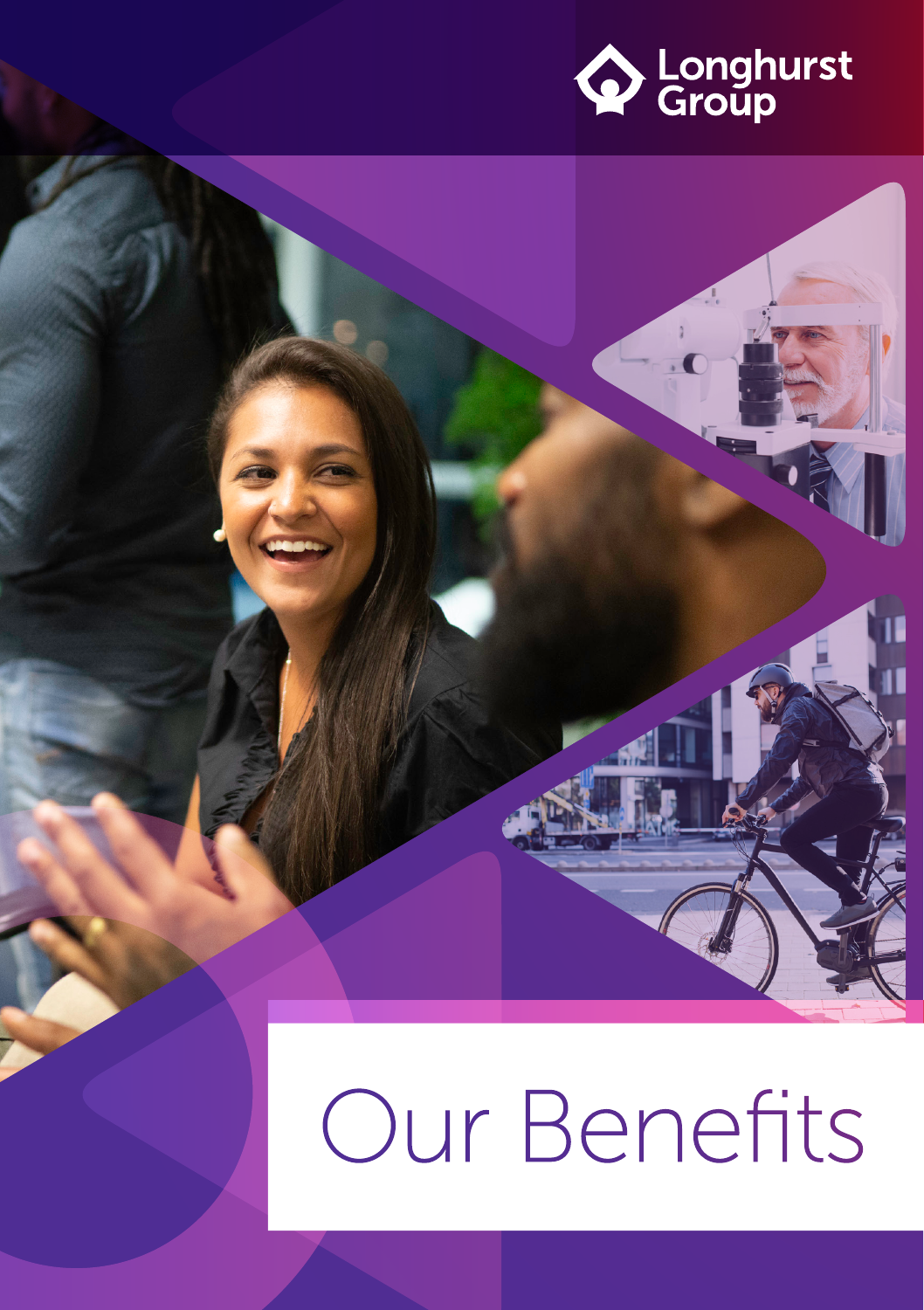## Core benefits

| <b>Competitive salary</b>          | We regularly benchmark our salaries against<br>the market and review all salaries every April<br>in line with cost of living and organisational<br>performance.                                 |
|------------------------------------|-------------------------------------------------------------------------------------------------------------------------------------------------------------------------------------------------|
| <b>Annual leave</b>                | We offer a generous annual leave<br>entitlement.                                                                                                                                                |
| <b>Pension scheme</b>              | We offer a choice of pension options, all<br>including employer contributions, to help<br>you save for retirement.                                                                              |
| Life assurance                     | Members of our pension scheme are eligible<br>for a life assurance benefit of three times<br>their annual salary.                                                                               |
| <b>Family friendly</b><br>policies | We offer paid fertility leave as well as<br>enhanced maternity, paternity, adoption and<br>shared parental pay.                                                                                 |
| <b>Other leave</b>                 | We know that there are times when our<br>colleagues need support, so we offer a<br>range of paid and unpaid leave provisions<br>including sick pay, emergency leave and<br>compassionate leave. |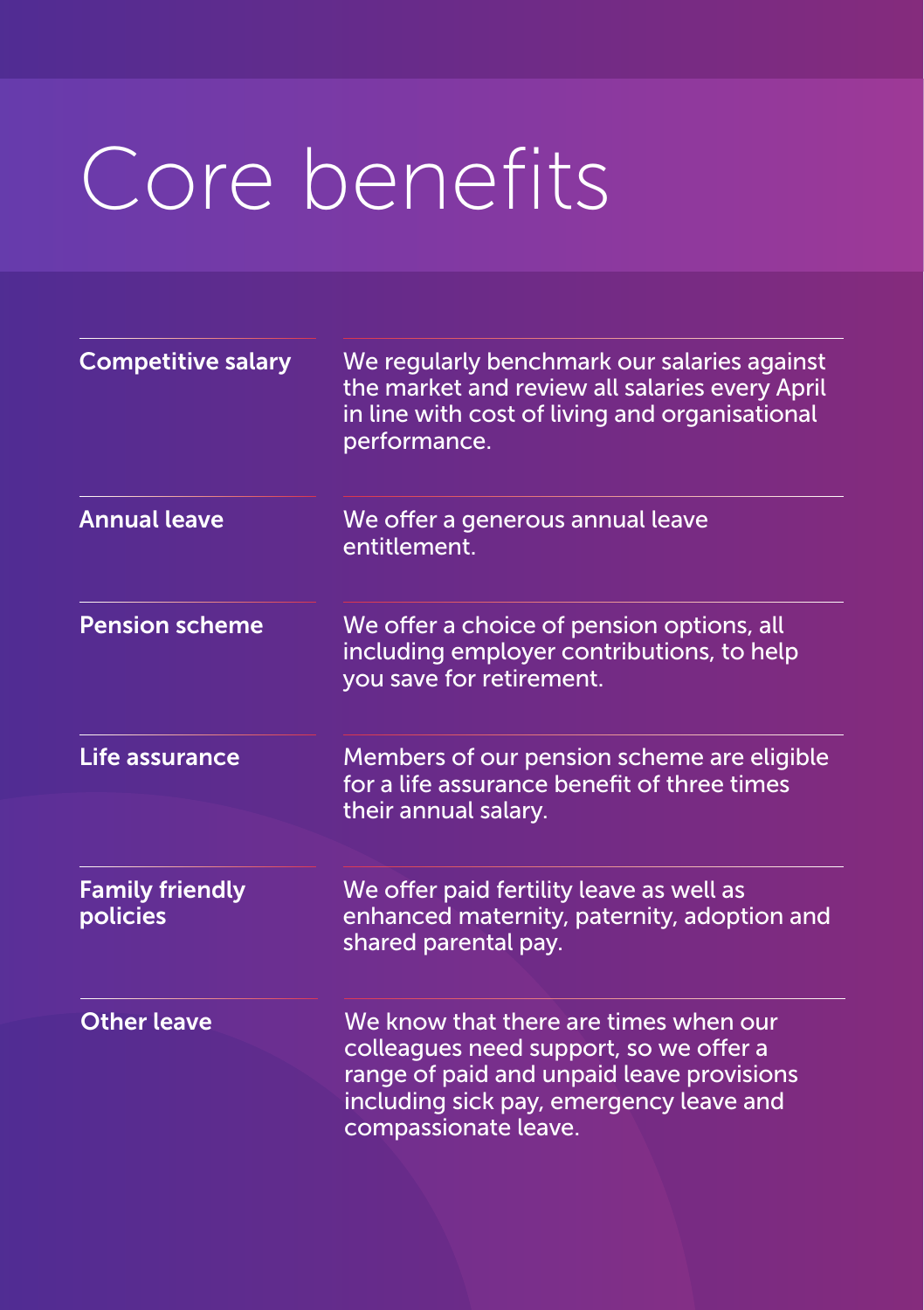| <b>Flexible working</b>              | We're committed to offering flexible working<br>opportunities whenever it's possible to<br>accommodate these while maintaining our<br>excellent service standards. Longhurst Group<br>is keen to adapt and embrace a more agile way<br>of working and we welcome conversations<br>around flexible working arrangements. |
|--------------------------------------|-------------------------------------------------------------------------------------------------------------------------------------------------------------------------------------------------------------------------------------------------------------------------------------------------------------------------|
| <b>Learning and</b><br>development   | All colleagues have access to job-related and<br>professional development opportunities.                                                                                                                                                                                                                                |
| Eye tests                            | We offer free eye tests for all Display Screen<br>Equipment (DSE) users and a contribution<br>towards glasses when needed for DSE use.                                                                                                                                                                                  |
| <b>DBS checks</b>                    | We'll arrange and pay for any Disclosure and<br>Barring Service (DBS) checks and renewals<br>needed for your role.                                                                                                                                                                                                      |
| <b>Professional</b><br>subscriptions | We'll pay 100 percent of the cost of any<br>professional membership fees related to your<br>role.                                                                                                                                                                                                                       |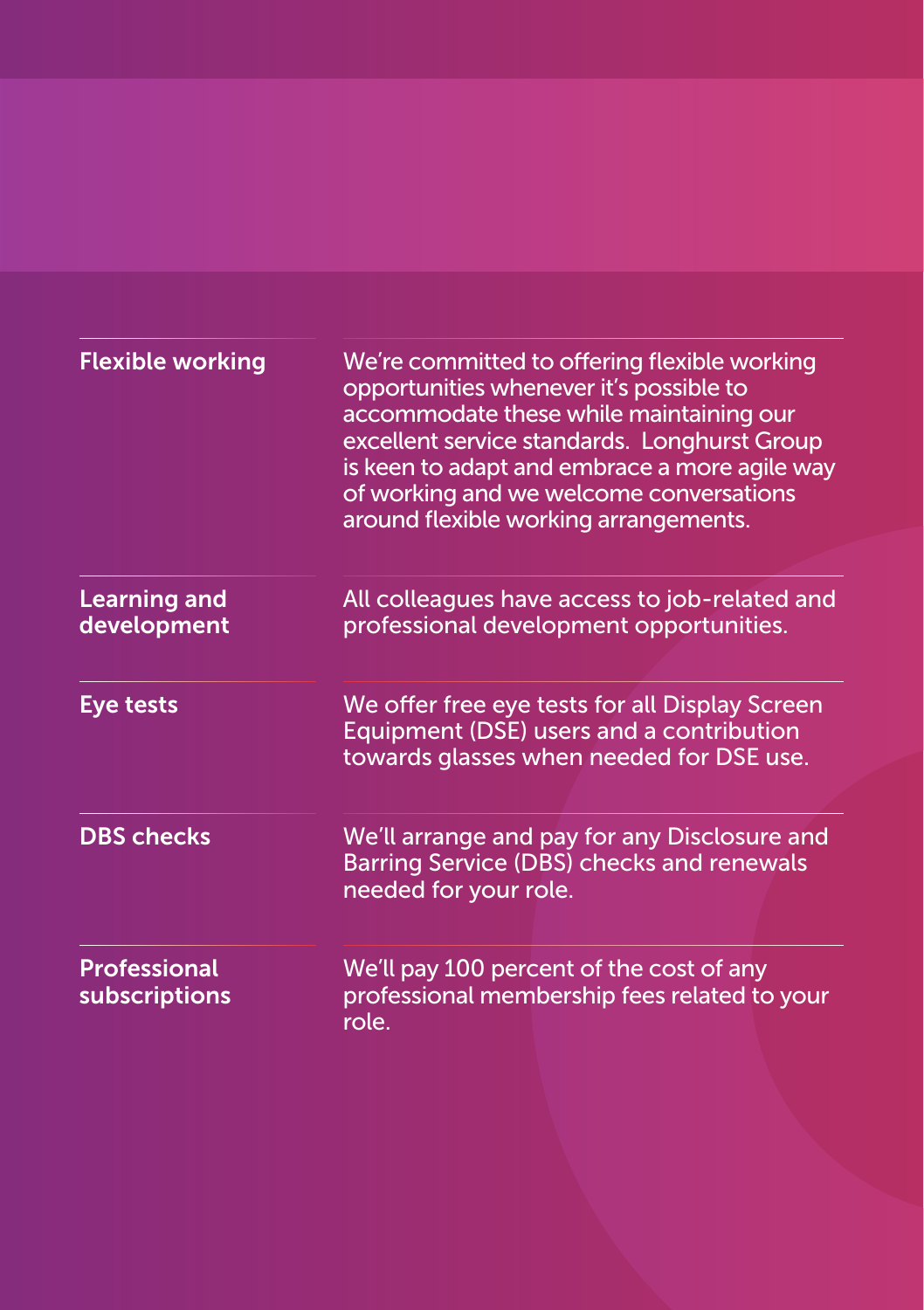## Additional benefits

| <b>Cycle to Work</b>                           | Longhurst Group colleagues can purchase a<br>bike and safety equipment via salary sacrifice<br>(saving tax and NIC) through our cycle to<br>work scheme.                                                                                                                                                      |
|------------------------------------------------|---------------------------------------------------------------------------------------------------------------------------------------------------------------------------------------------------------------------------------------------------------------------------------------------------------------|
| <b>Healthcare cash plan</b>                    | We offer a healthcare cash plan, allowing you<br>to claim money back for medical expenses<br>throughout the year.                                                                                                                                                                                             |
| <b>Financial education</b>                     | All Longhurst Group colleagues have access<br>to free financial education from the Centre<br>for Financial Education. This includes group<br>workshops and one-to-one sessions.                                                                                                                               |
| <b>Employee Assistance</b><br><b>Programme</b> | All of our colleagues have access to a free<br>Employee Assistance Programme which is<br>available 24/7 and completely confidential,<br>offering advice and support when it's most<br>needed. This service also offers access<br>to face-to-face counselling or cognitive<br>behavioural therapy if required. |
| <b>Mental health</b><br>champions              | We have trained mental health champions in<br>all of our office locations, in case you need<br>support.                                                                                                                                                                                                       |
| Flu jabs                                       | All colleagues can have an annual flu jab, free<br>of charge.                                                                                                                                                                                                                                                 |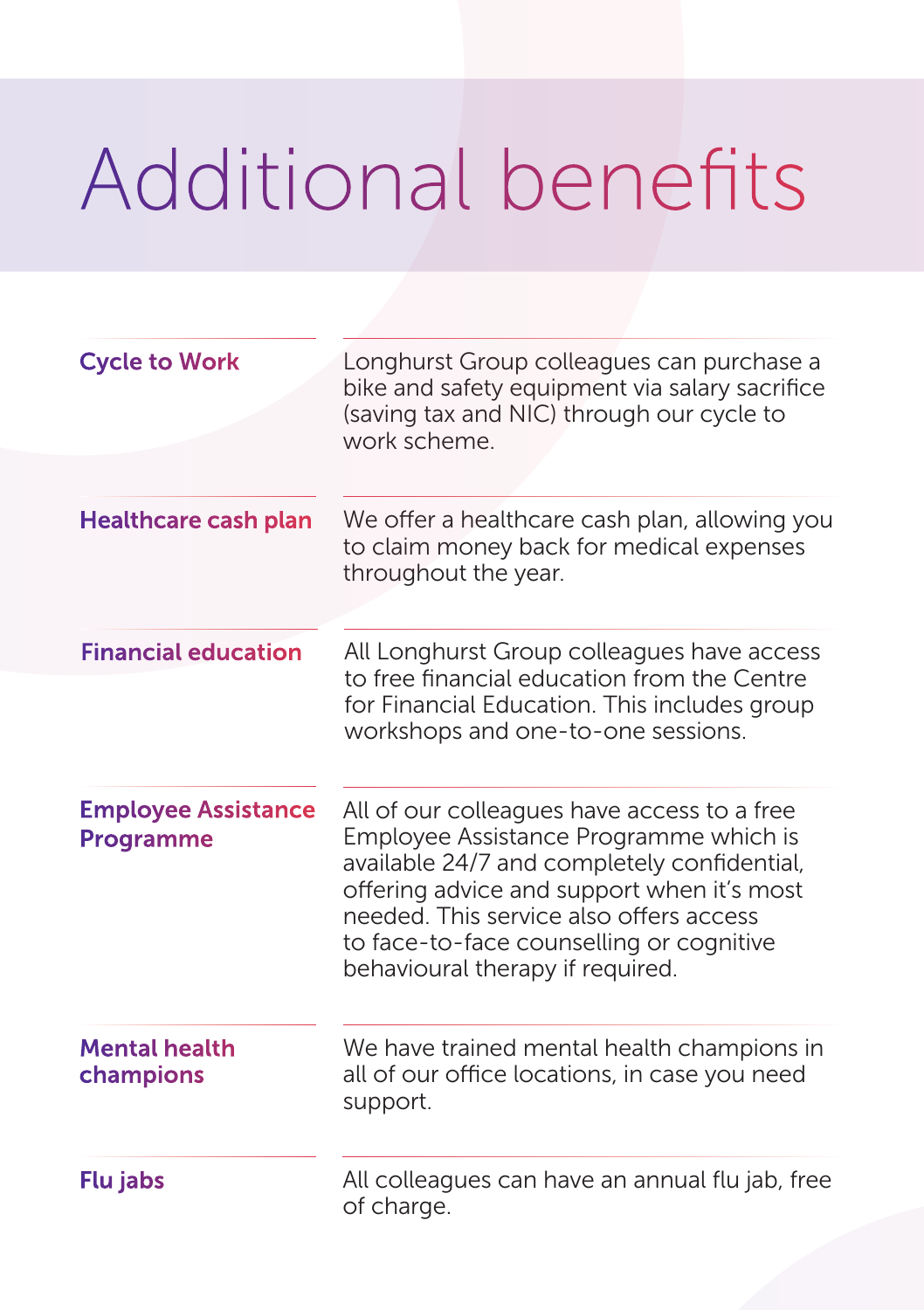| Long service awards        | We reward loyalty with generous rewards at<br>10, 20 and 30 years' service.                                   |
|----------------------------|---------------------------------------------------------------------------------------------------------------|
| <b>Colleague discounts</b> | Longhurst Group colleagues can access<br>discounts in local and national retailers and on<br>gym memberships. |